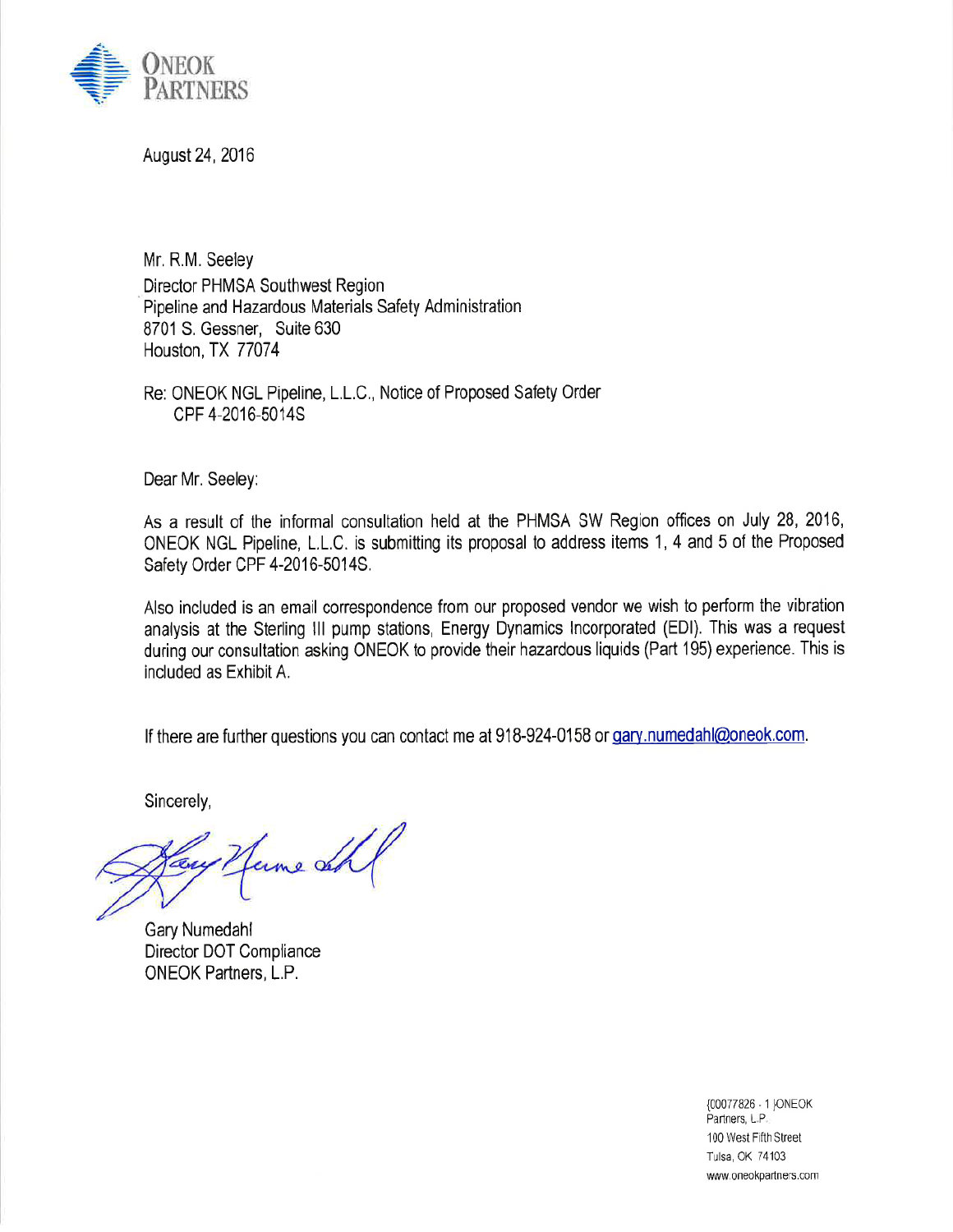# **ONEOK Response to Items One, Four and Five of PHMSA's Notice of Proposed Safety Order CAF-4-2016-5014S**

ONEOK NGL Pipeline, L.P. (ONEOK) respectfully submits the Response and Plan of Action detailed below to Items 1, 4 and 5 contained in PHMSA SW Region's Notice of Proposed Safety Order CAF-4-2016-5014S (Notice).

# **PHMSA Notice Item #1:**

ONEOK must make, at a minimum, an immediate 20% pressure reduction on their Sterling III Pipeline as required by §195.55 and implement operational constraints on the pump units to reduce the vibration and threat of failure. The pressure reduction and operational constraints must remain in place until approval to resume normal operations is given by the PHMSA Southwest Region Director.

# **ONEOK submits the following discussion**

ONEOK requests that the 20% pressure reduction stipulated in Item #1 of the Safety Order be withdrawn. This request is based on the risk of harmonic fatigue being minimally impacted by the operating pressure of the pipeline.

ONEOK has engaged technical experts and performed testing in an effort to understand the risk to our piping exposed to harmonic frequencies generated by our pumping units. These discussions occurred both prior to and after the Notice was received on May 20, 2016. Through these discussions, it has been concluded that small diameter branch connections are a key focus area because these connections can have a natural frequency which has the potential to be excited by the pump's vane pass frequency under certain operating conditions.

In an effort to minimize risk associated with the small diameter branch connections until an analysis could be performed, ONEOK installed temporary supports in early 2016. To date, we have not observed any signs of failure at these locations.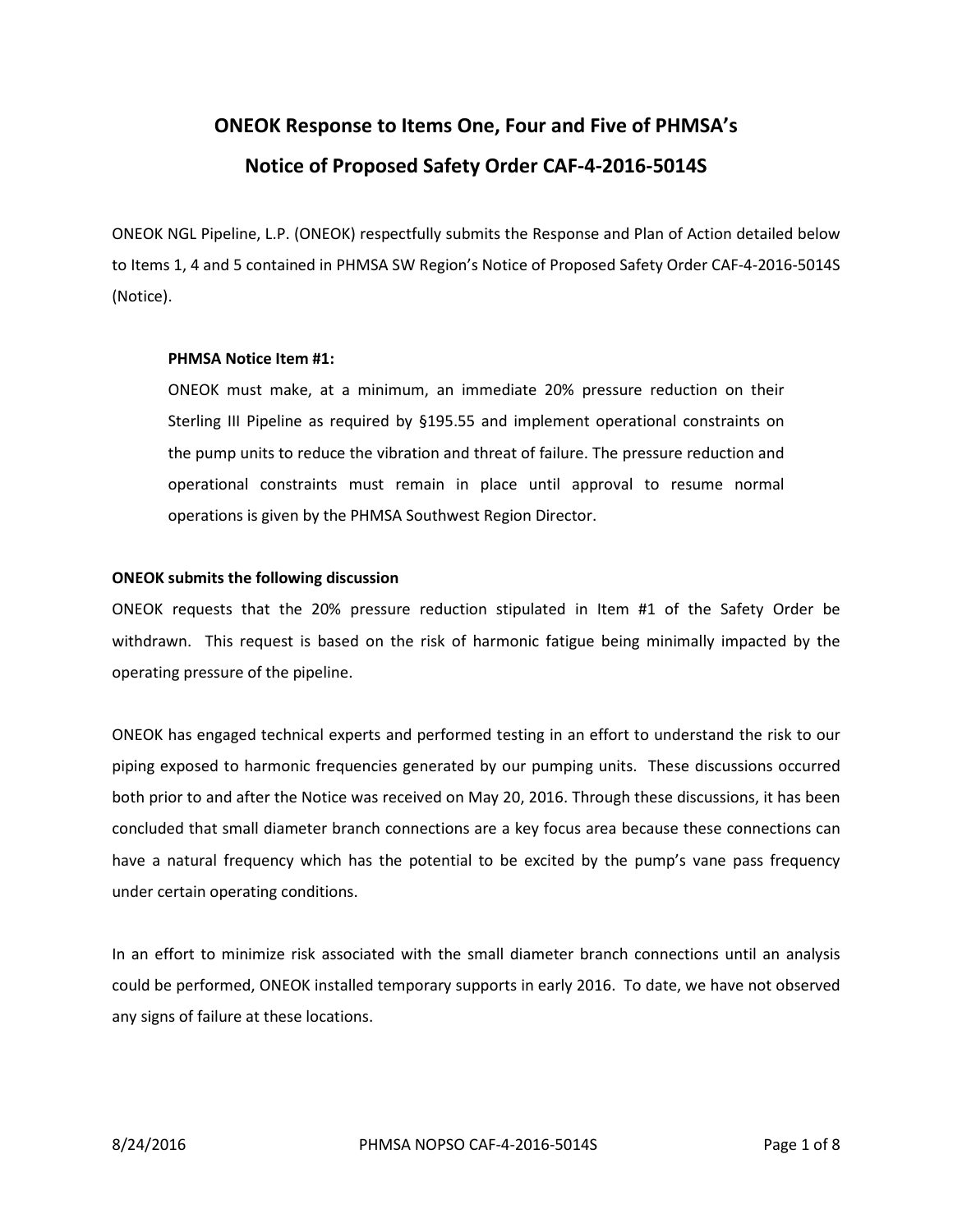Additionally, in order to perform a complete harmonic analysis that is both desired by ONEOK and required under Item #4 of the Notice; ONEOK requests the ability to continue operating Sterling III Pipeline under its full range of available operating parameters.

In conclusion, based on both ONEOK's and our technical experts' current understanding of the risk, the proactive steps taken to manage the risk, and the need to operate the pipeline in all operating scenarios to complete the analysis, ONEOK requests that the 20% pressure reduction stipulated in Item #1 of the Safety Order be withdrawn.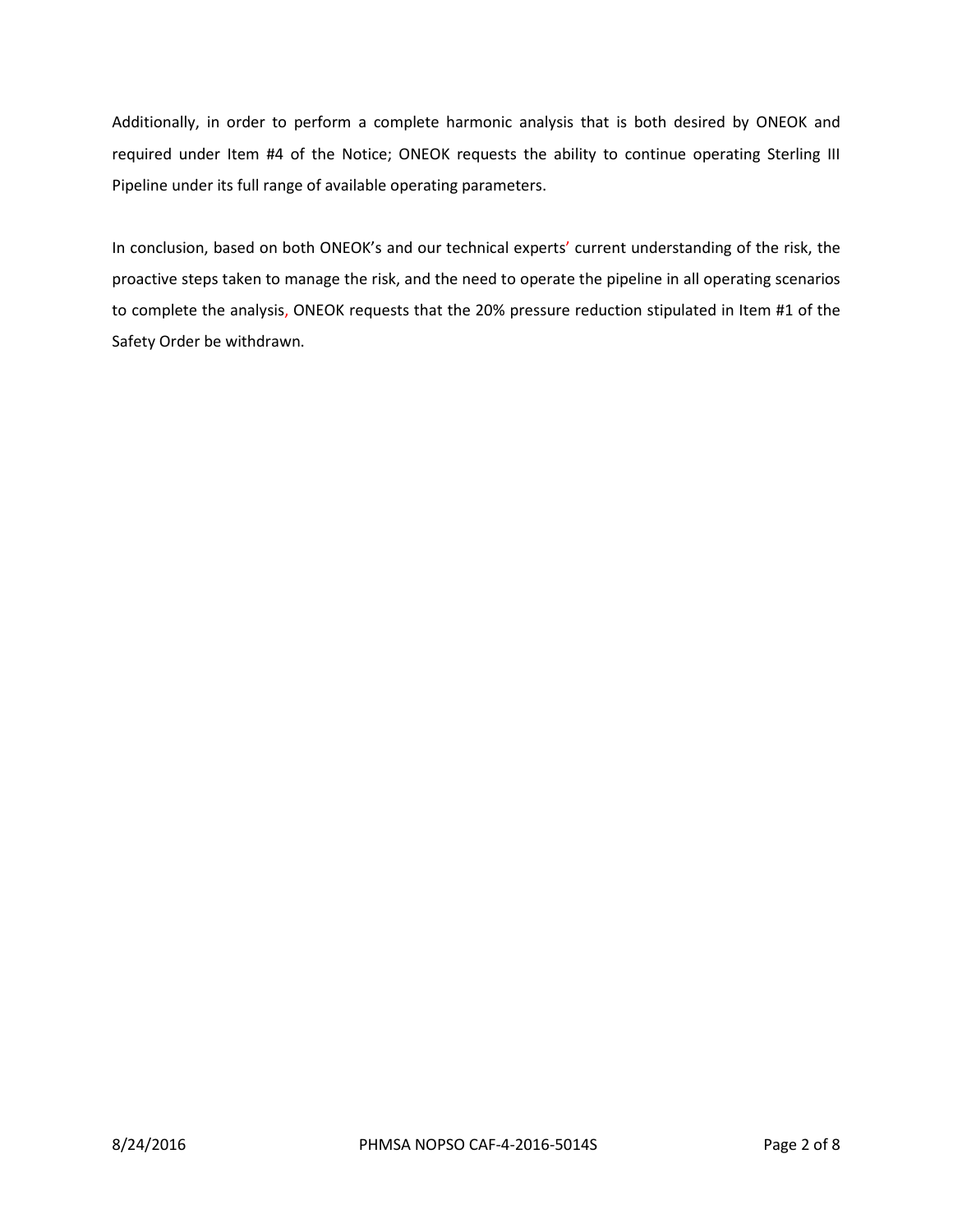#### **PHMSA Notice Item #4:**

Within 30 days of receipt of the Order, ONEOK must submit a plan to the PHMSA Southwest Region Director for approval, to perform a complete, systematic analysis of the vibration problem, determine the specific operational conditions where the vibration occurs, and propose mitigation measures to prevent damage to the pipeline from the vibrations. The proposed plan must be performed by an independent third party, including a means to verify the effectiveness of the mitigation measures, and perform periodic monitoring of the effectiveness after the mitigation measures are implemented. The independent third party must also be approved by the PHMSA Southwest Region Director prior to the commencement of work.

#### **Operator's Proposed Choice of the Independent Third Party**

ONEOK respectfully submits Energy Dynamics Incorporated (EDI), headquartered in San Antonio, TX, for approval as our independent third party to perform the vibration analysis inspections detailed below.

EDI has extensive experience with vibration and pulsation issues in NGL pipeline systems. Some relevant examples include:

- 1. Assisted Enterprise Products in design stage of their Western Pipeline Expansion Project (Wyoming, Utah, Colorado, New Mexico).
- 2. Numerous field tests to troubleshoot vibration issues for Enterprise pump stations (nationwide).
- 3. Field testing and design work for NuStar in their Eagle Ford pipeline systems.
- 4. Field testing and design work for Targa Resources North Dakota pipeline (Johnson's Corner).
- 5. Field testing for Valero Logistics (formerly Diamond Shamrock) Adrian, Cuervo and Moriarity pump stations.
- 6. Field testing at various locations on behalf of pump vendors including Sulzer-Bingham, Best PumpWorks and Flowserve.
- 7. Extensive field testing and design work for Alyeska (Alaska Pipeline Pump Station Electrification Project).

EDI also has several staff members that are involved in industry standards groups, including:

- 1. API 688 Pulsation and Vibration Control for Positive Displacement Machinery
- 2. Several other API Standards (618, 619, 674)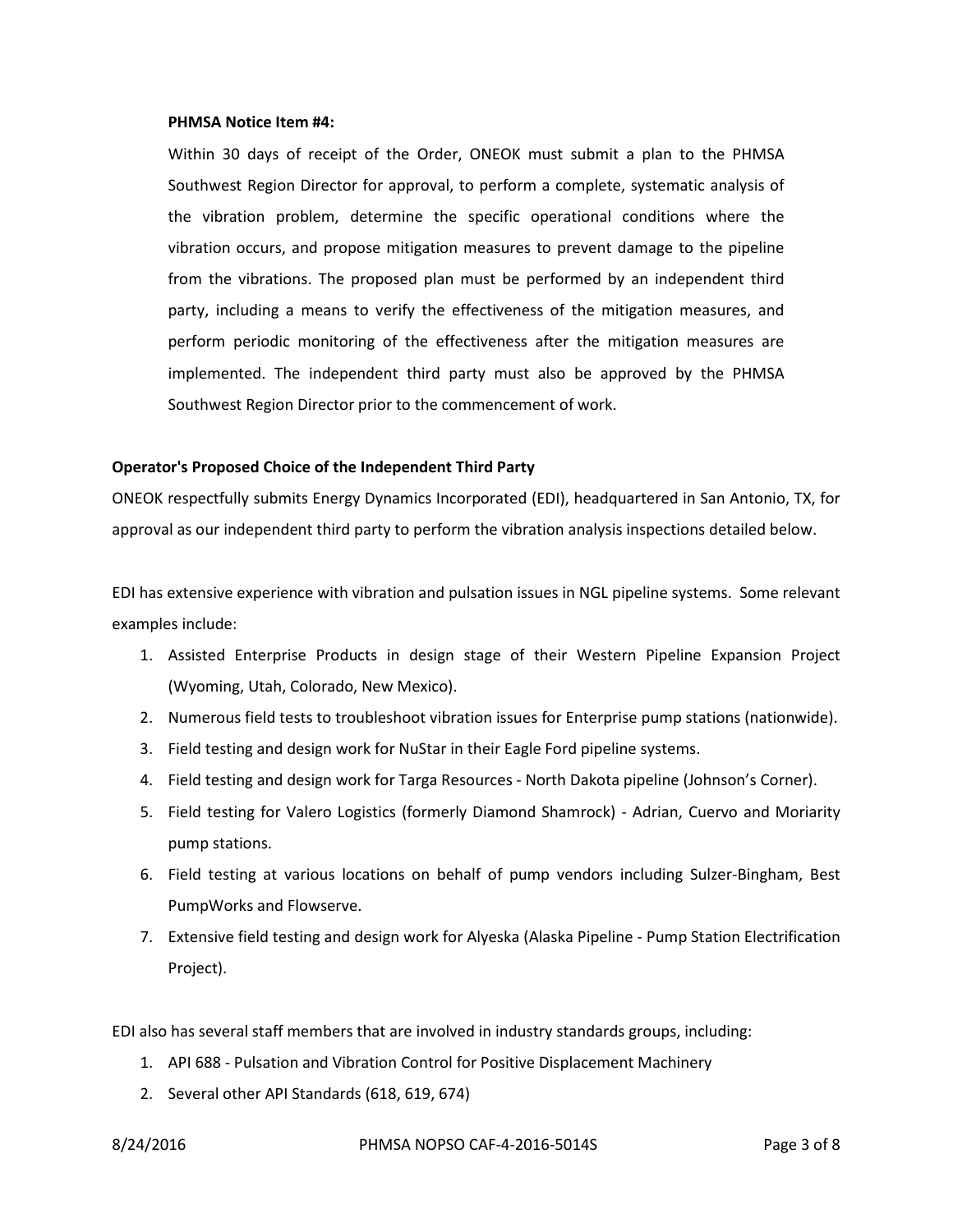- 3. ASME O&M Subgroup on Piping Systems (Nuclear Power Plant Operations and Maintenance Standard)
- 4. Gas Machinery Research Council
- 5. Texas A&M Turbomachinery Advisory Committee

An additional document summarizing EDI's capabilities is included as Exhibit A.

### **Vibration Analysis Inspection Pump Station Sites**

The Sterling III pump stations are similar in design and operational characteristics. The primary variable is the number of pumps available for service at each station. Of the 13 pump stations on Sterling III, 1 is equipped with 3 pumps (maximum of two units in operation), 4 are equipped with 2 pumps, and the remaining eight are equipped with single units. ONEOK proposes to initially conduct a vibration study at one single unit site and one dual unit site. The specific sites proposed are Blue River, OK (single unit) and Goodrich, TX (dual units).

### **Harmonic Testing Background and Procedure**

Pump induced vibration is the result of vane pass frequency (VPF) and amplitude. Vane pass frequency is calculated by multiplying the rotations per minute by the number of impeller vanes and then dividing by the operating frequency of the pump. For example a pump with a 7 vane impeller operating at 3000 rotations per minute on a 60 Hz pump would have a VPF=(3000x7)/60=350Hz. Vane pass frequency occurs in all centrifugal pumps and is a result of the pulsation caused by the impeller passing the cutwater, or discharge, of each of the stages. When the natural frequency of the piping components of a pump station are at the same frequency as the VPF, there is potential for vibration to become an issue. Determining the natural frequency of the piping components is determined using testing in the field. If the VPF and the natural frequency of the piping component are the same, the amplitude of the vibration must be below acceptable levels to prevent fatigue failures. Amplitude can be thought of as the strength or intensity of the vibration wave. The higher the amplitude, the more the vibration will excite the piping component that shares its frequency. The impact of vibration on the pump station will be determined by employing Engineering Dynamics Incorporated to utilize the following procedure.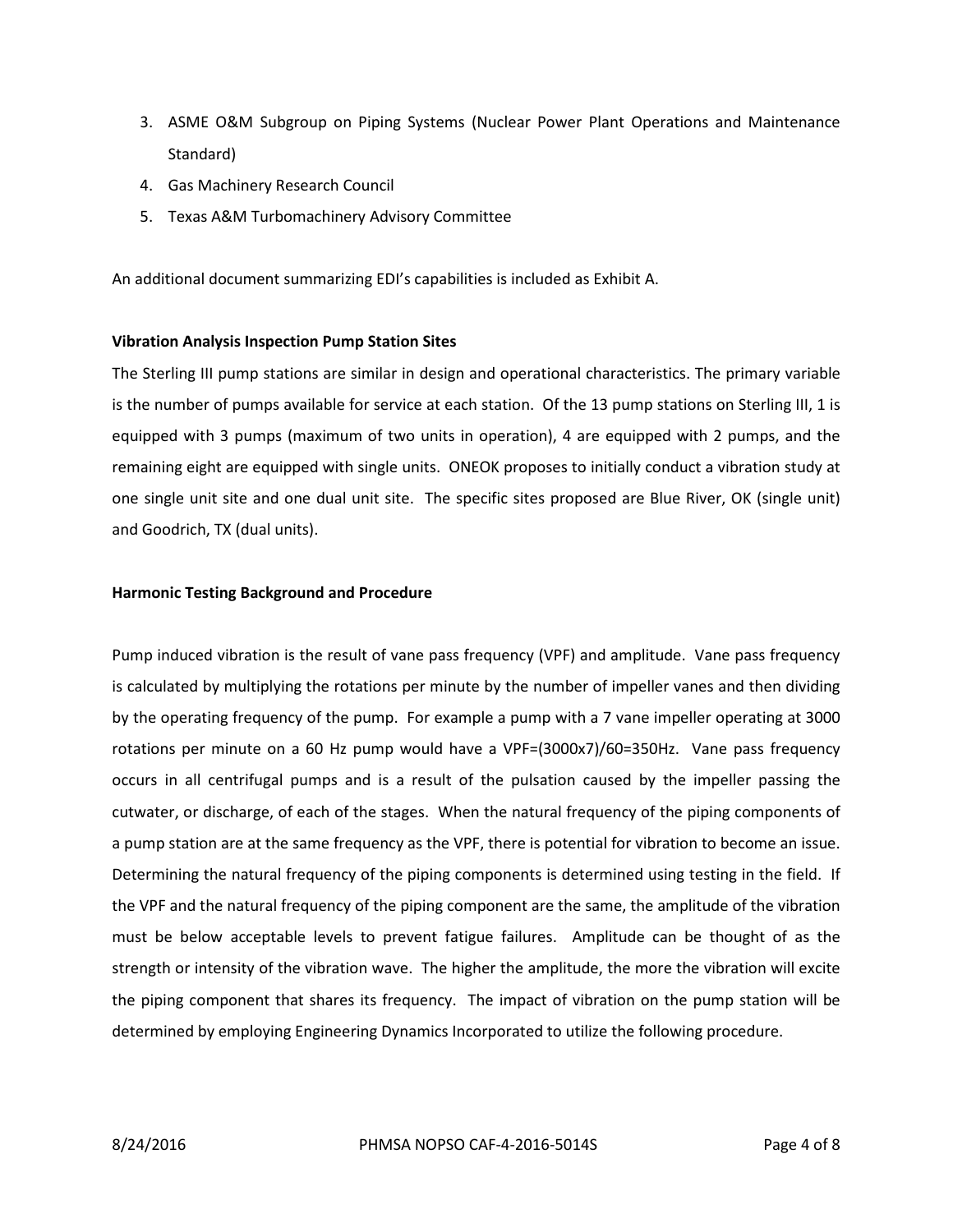- 1. Pressure transducers, accelerometers and sound levels meters will be installed in and around the pump(s) and station piping in the following orientation:
	- a. Accelerometers will be glued to the vent valves in the proximity of at least one pump at the station.
	- b. Accelerometers will be glued to the bearing housings of one of the pumps.
	- c. Pressure transducers (both dynamic and static) will be installed at available taps upstream and downstream of the pumps (as well as in the crossover, if available) to determine pulsation levels and static pressure levels in the system.
	- d. One or more sound level meters will be placed at appropriate locations in and around the pumps and piping to evaluate the noise levels at the station.
- 2. Various process parameters that are monitored by permanently installed transmitters (pressures, motor currents, etc.) will be measured and recorded during testing.
- 3. If the station has multiple pumps, it is sufficient to attach most of the transducers to one pump.
- 4. Station flow will be measured using an ultrasonic (transit-time) type flow meter.
- 5. Running speed of the pump(s) will be measured using a laser tachometer aimed at reflective tape attached to the motor shaft(s).
- 6. Up to 32 channels of data will be continuously recorded for the duration of the testing. The data will be recorded at a sample rate of 10,000 samples per second, which is sufficient to capture the dynamic content of interest in the signals. The recorded data can later be analyzed in different ways to further evaluate the system.
- 7. The pressure, horsepower and flow will be used to determine the operating point of each pump on the performance curve during the testing periods.
- 8. If there is only one pump at a station, it will be operated over the full operating speed range while all data is recorded. If multiple pumps are present at the station, and two of these pumps can run simultaneously, then various combinations of pump operation will be performed:
	- a. Speed sweep of Pump 1 with all other pumps shutdown.
	- b. Speed sweep of Pump 2 with all other pumps shutdown.
	- c. Start Pump 1 while Pump 2 is running at maximum speed (bypass mode).
	- d. Start Pump 2 while Pump 1 is running at maximum speed (bypass mode).
	- e. Run both pumps at maximum speed (bypass mode) while the pressure drop across the pressure control valve is varied.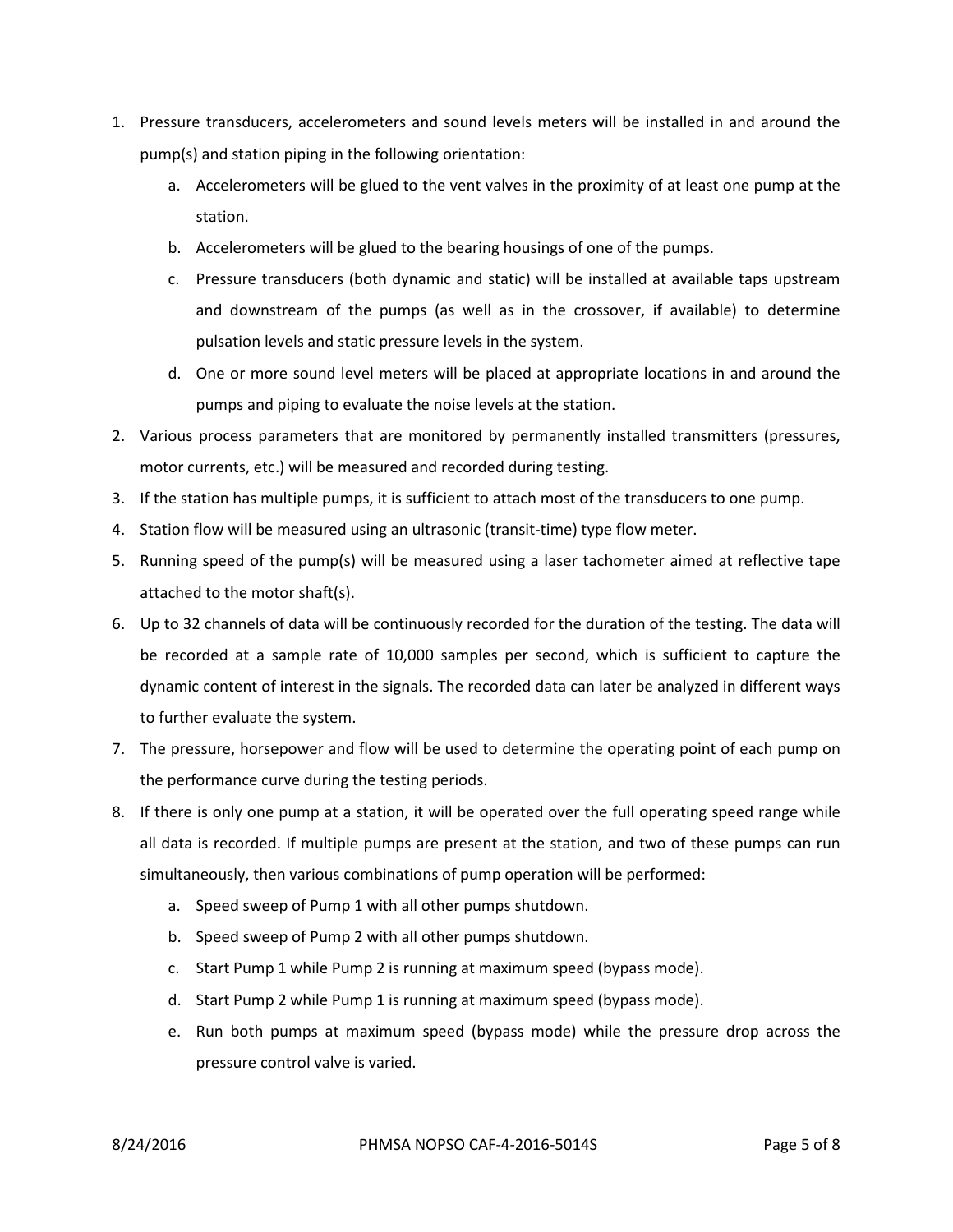- 9. Impact tests will be performed on piping and pump bearing housings (all pumps must be shut down for this testing). This testing will help identify natural frequencies in the system. The results of this testing will identify if there are any areas of concern at the station (vibration, sound, etc.), as well as help identify the cause(s) (pulsation, mechanical excitation, etc.)
- 10. If the testing indicates that one of more of the branch connections has vibration levels that exceed the screening criteria of 1.4 inches per second (see Figure 1), it may be necessary to install strain gages at the location(s) of concern to evaluate the dynamic strain caused by the vibration. Additional operational testing with the strain gage(s) would then be performed. The procedure that EDI uses for qualification of strain measurements is from the ASME Boiler and Pressure Vessel Code 2010 (with 2011 Addendum), Section III – Division 1. If significant strain is identified, based on criteria supplied by EDI (pipe size and material dependent), ONEOK will initiate further nondestructive testing and repairs, if necessary.



### **Figure 1**

- 11. Areas of high vibration (if any are identified in the testing) will be evaluated to determine if additional supports are necessary to limit vibration below the screening criteria.
- 12. After testing is complete, Engineering Dynamics Incorporated will assist in responding to the Item #5 of the Notice by:
	- a. Recommending several potential courses of action to mitigate any identified problem areas.